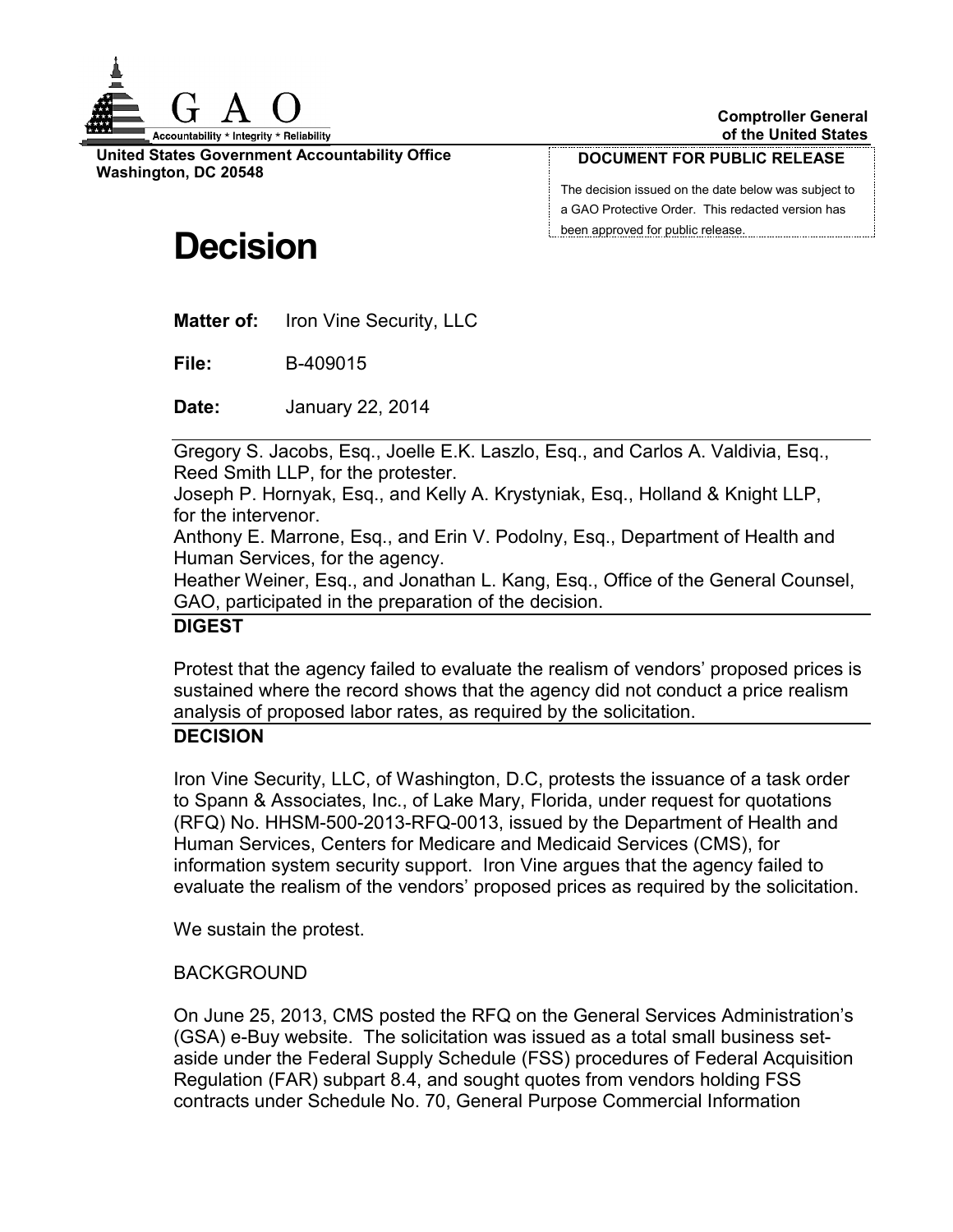Technology Equipment, Software and Services, Special Item Number 132-51, Information Technology, to support CMS's information security program.<sup>[1](#page-1-0)</sup> RFQ at 40-41; RFQ, SOW at 15-16; Contracting Officer's (CO) Statement at 1.

The RFQ sought services, personnel, material equipment, and facilities to support the information security program activities for CMS's Enterprise Information Security Group. RFQ, SOW at 14. The statement of work required the vendor to perform tasks in the following nine areas: (1) program, project & task management; (2) information security program support; (3) information security subject matter expertise technical advisory services; (4) information security awareness & training; (5) audit & risk management; (6) continuous monitoring program; (7) security operations; (8) security operations center system and network architecture, engineering & operations/maintenance; and (9) penetration testing. Id. at 16-17.

The RFQ anticipated the issuance of a time-and-materials task order, with fixedprice, fully-burdened labor rates, with a base period of no more than 12 months, with two 12-month options. RFQ at 9. The RFQ provided for award on a best-value basis, considering five factors: (1) past performance; (2) technical approach; (3) staffing and key personnel; (4) management approach; and (5) cost/price. Id. at 41. For purposes of award, the non-cost/price factors, when combined, were considered equal in importance to cost/price. Id. at 42.

As relevant here, under the cost/price factor, the RFQ required that vendors submit a cost/price volume, divided into two parts: Volume I-A (Pricing), and Volume I-B (Basis of Estimate). Id. at 43. For Volume I-A (Pricing), the solicitation specified that the quote include the following details, broken down by contract line items: (i) proposed labor categories, associated labor rates (both with and without any applicable discounts), and the number of hours by category (monthly and yearly); (ii) proposed materials and the basis for the proposed prices; and (iii) proposed other direct costs (ODCs), and any material handling charges to be applied to such costs. Id. at 43. For Volume I-B, the RFQ required a basis of estimate that "explains the rationale for the proposed costs and that contains a level of detail to fully support the review of the quote." Id. at 43-44. The solicitation further stated that the basis of estimate "shall discuss the methodology used to prepare the cost/price quote," and that within the basis of estimate volume, the vendors "may list assumptions, establish limits, discuss and confirm their basic understanding of the work being priced." Id. at 44.

<span id="page-1-0"></span> $1$  Although the solicitation anticipated the issuance of a task order under a Federal Supply Schedule contract, the evaluation record and the agency's response to the protest occasionally refer to both "offerors" and "proposals" as well as to "vendors" and "quotations." Because the distinction between a quotation and a proposal has no bearing on our analysis in this protest, references herein are considered interchangeable.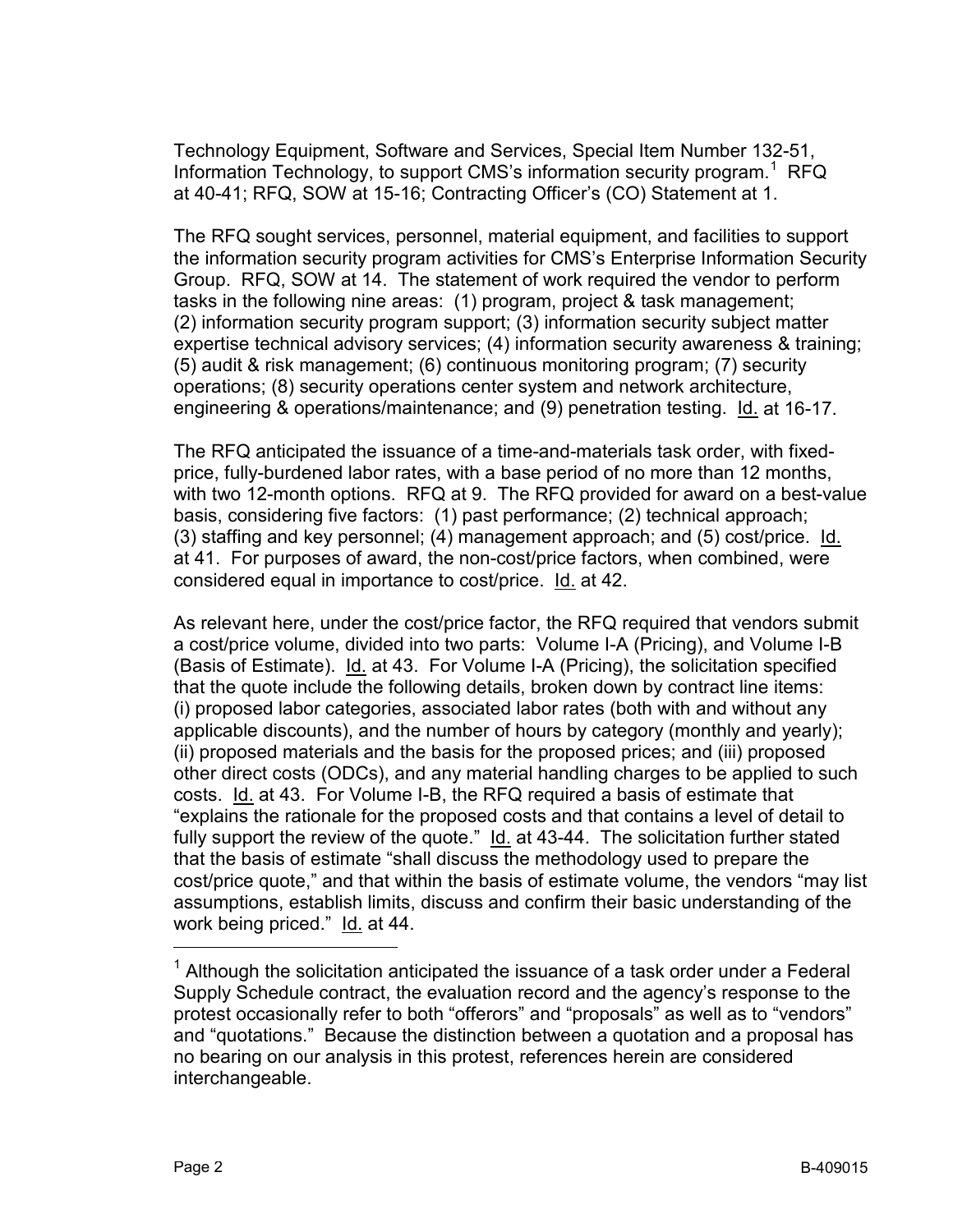For purposes of award, the RFQ stated that the "cost/price volume of each quote will be analyzed and evaluated to determine . . . realism and/or reasonableness," and that "[t]he proposed cost/price will also be evaluated to determine if it reflects understanding of the Government's requirements, and the degree of risk it presents." Id. at 45. Specifically, the RFQ provided the following regarding cost realism of the cost elements discussed above (e.g., labor categories, rates, and hours):

Cost reimbursable line item quotes (including Labor Hours and Time & Materials) will be evaluated on the basis of cost realism. Within FAR Part 15.404-1, cost realism is explained as the process of independently reviewing and evaluating specific elements of each offeror's proposed cost estimate to determine whether the estimated proposed work elements are realistic for the work to be performed; reflect a clear understanding of the requirements; and are consistent with the unique methods of performance and materials described in the offeror's non-price quote. Cost realism is defined in FAR Part 2.101 as the costs in an offeror's quote--

i. Are realistic for the work to be performed;

ii. Reflect a clear understanding of the requirements;

iii. Are consistent with the various elements of the offeror's non-price quote.

## Id.

CMS received quotes from nine contractors, including Iron Vine and Spann, by the July 17 closing date. CO Statement at 1-2. Following an evaluation of the quotes, the contracting officer conducted negotiations with the contractors that submitted the two most highly-rated quotes, Iron Vine and Spann, and requested revised quotes. Id.

As noted above, the RFQ permitted vendors to offer discounts to their GSA schedule labor rates. Iron Vine quoted [DELETED] labor categories, and offered discounts to its GSA schedule rates for these labor categories, primarily ranging from [DELETED] percent, with one additional rate discounted by [DELETED] percent. Agency Report (AR), Tab 5.B.3, Iron Vine Revised Quote, Volume I-A, Tab 1. Spann [DELETED] quoted [DELETED] labor categories, and offered [DELETED] discounts to its GSA schedule rates for these labor categories. Specifically, Spann [DELETED] offered discounts ranging from [DELETED] percent. AR, Tab 4.B.2, Spann Revised Quote, Vol. 1, at 2-3.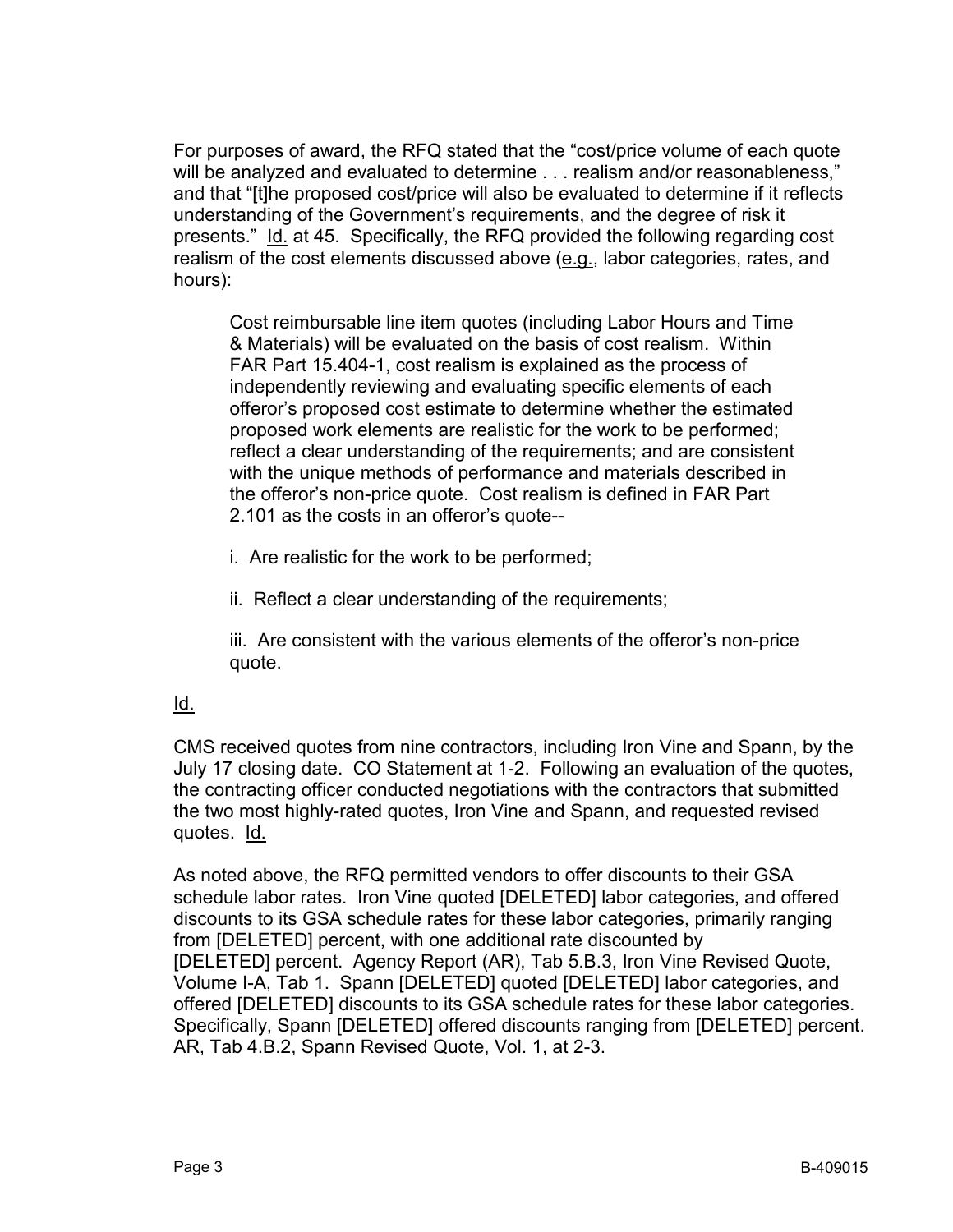In evaluating the cost/price volumes, CMS evaluated the realism of Spann's and Iron Vine's labor categories, labor hours, and other direct costs (ODCs) to verify whether they corresponded with the technical approaches proposed by the vendors, and to ensure that they fit with the technical requirements listed in the statement of work (SOW). AR, Tab 9B, Business Evaluation-Team Final, Comparison; AR at 21. The evaluators also reviewed ODCs, travel costs and the percentage of the contract to be performed by subcontractors. AR at 21.

After evaluating the revised quotes, the technical evaluation panel assigned the following adjectival ratings to Iron Vine's and Spann's quotes:<sup>[2](#page-3-0)</sup>

|                                   | <b>IRON VINE</b>         | <b>SPANN</b>                       |
|-----------------------------------|--------------------------|------------------------------------|
| <b>OVERALL NON-PRICE RATING</b>   | <b>EXCELLENT</b>         | <b>HIGHLY</b><br><b>ACCEPTABLE</b> |
| <b>Past Performance</b>           | <b>Highly Acceptable</b> | <b>Highly Acceptable</b>           |
| <b>Technical Approach</b>         | Excellent                | <b>Excellent</b>                   |
| <b>Staffing and Key Personnel</b> | Excellent                | <b>Highly Acceptable</b>           |
| Management Approach               | Acceptable               | Acceptable                         |
| <b>PRICE</b>                      | \$30,155,945             | \$21,190,031                       |

AR, Tab 13.A, SSDD, at 3.

CMS conducted a tradeoff between Spann's lower-rated, lower-priced quote and Iron Vine's higher-rated, higher-priced quote. Id. at 4-5. The contracting officer<sup>[3](#page-3-1)</sup> stated that Iron Vine's technical quote was ranked higher than Spann's because it provided "both excellent operations support, as well as an excellent approach for the IT Security Policy requirements," while Spann's quote "lacked similar benefits in addressing the IT Security Policy requirements [as were included in Spann's quote for operations support]." Id. The contracting officer also stated that "award to Iron Vine would result in the lowest risk of EISG not being able to meet its business needs as the reliance on EISG staff to mitigate their lack of CMS-specific experience would be minimal," and that "the approach proposed by Iron Vine offers minimal federal oversight and little ramp-up time in order to successfully complete the requirements of the contract." Id. Ultimately, however, the contracting officer

<span id="page-3-0"></span> $2$  The agency assigned the vendors' quotes one of the following ratings for the non-price factors: excellent, highly acceptable, acceptable or not acceptable. AR, Tab 8.A, Technical Report (Aug. 8, 2013), at 3.

<span id="page-3-1"></span> $3$  The contracting officer also served as the source selection authority for the procurement. AR, Tab 15.A, Pre/Post-Negotiation Memorandum, at 7.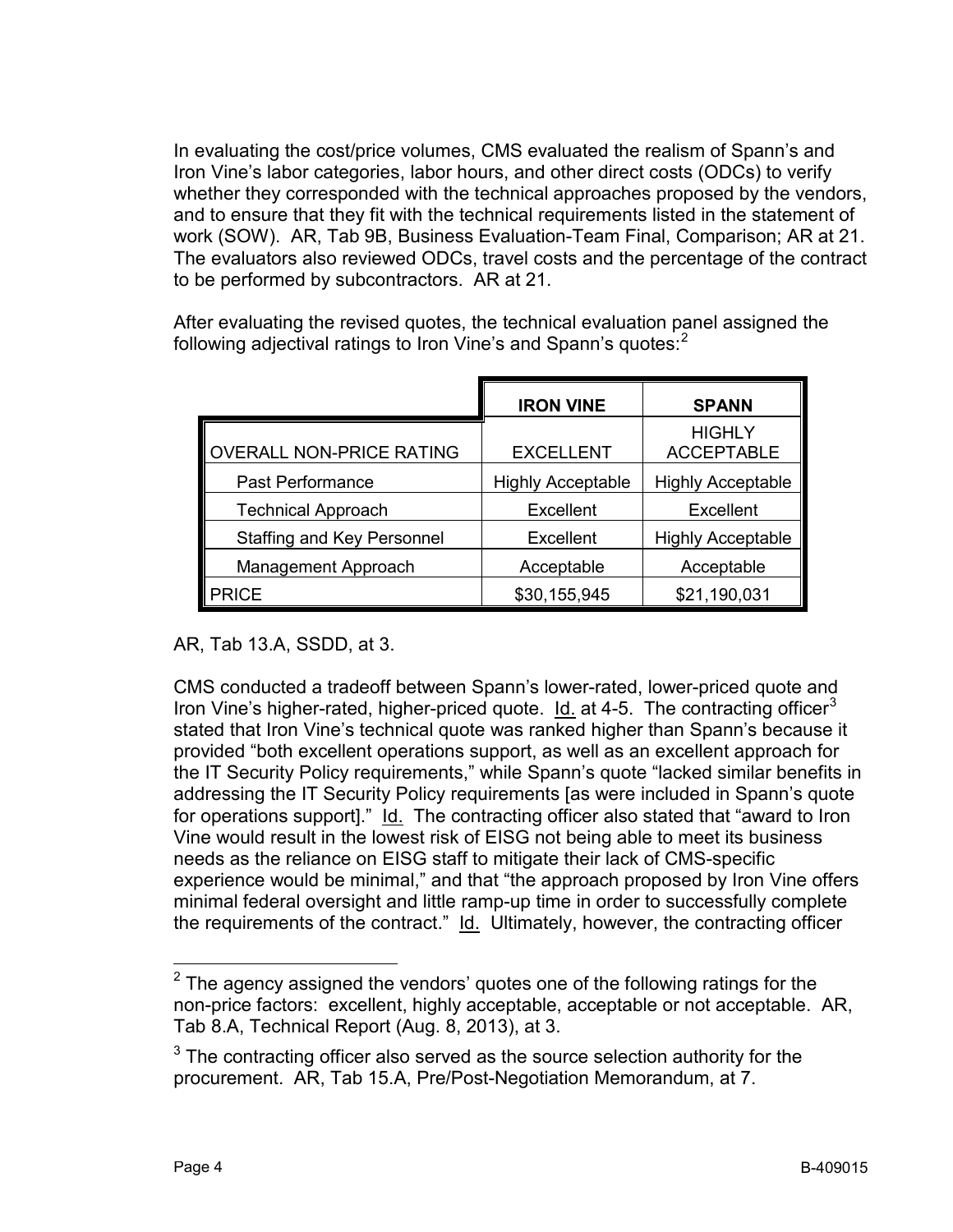found that both contractors "demonstrated they understand the government's requirements and possess the capability to complete the required tasks." Id. Accordingly, while the Iron Vine quote offered additional benefit to the government in two task areas, the contracting officer concluded that "the Spann proposal includes no weaknesses in its approach and staff proposed in these two task areas," and therefore, "the minor-to-moderate degree of additional non-price benefit associated with the Iron Vine quote does not support the significant price premium associated with that benefit." Id.

On September 25, CMS notified Iron Vine of the award to Spann. AR, Tab 18.A, Award Notification. Iron Vine requested a debriefing, which it received on September 27. This protest followed.

#### **DISCUSSION**

Iron Vine argues that CMS's price evaluation was flawed, and that the agency's best value tradeoff was therefore unreasonable. Specifically, the protester asserts that the RFQ required CMS to evaluate the realism of the offerors' proposed costs, and that the agency failed to evaluate the realism of the vendors' proposed labor rates as required by the RFQ. $4$  For the reasons discussed below, we agree that the RFQ required the agency to conduct a price realism analysis of the vendors' proposed labor rates, and that the agency failed to conduct such an analysis. We sustain the protest on this basis.

Where, as here, a solicitation anticipates award of a time-and-materials contract with fixed-price, fully-burdened labor rates, there is no requirement that an agency conduct a price or cost realism analysis, in the absence of a solicitation provision requiring such an analysis. Ball Aerospace & Tech. Corp., B-402148, Jan. 25, 2010, 2010 CPD ¶ 37 at 8 n.7. An agency may, however, at its discretion, provide for the use of a price realism analysis in a solicitation for the award of a fixed-price contract, or a fixed-price portion of a contract, to assess the risk inherent in an offeror's proposal. Id. Our review of a price realism analysis is limited to determining whether it was reasonable and consistent with the terms of the solicitation. Smiths Detection, Inc.; Am. Sci. & Eng'g, Inc., B-402168.4 et al., Feb. 9, 2011, 2011 CPD ¶ 39 at 17. The nature and extent of an agency's price

<span id="page-4-0"></span><sup>&</sup>lt;sup>4</sup> In its initial protest, Iron Vine also challenged CMS's technical evaluation of Spann's quotation under the RFQ's staffing and key personnel factor. Protest at 10. The protester, however, did not further discuss this contention in its comments responding to the agency report. We therefore deem this issue abandoned and will not consider it further. See International Mgmt. and Commc'ns Corp., B-272456, Oct. 23, 1996, 96-2 CPD ¶ 156 at 2-3 n.2.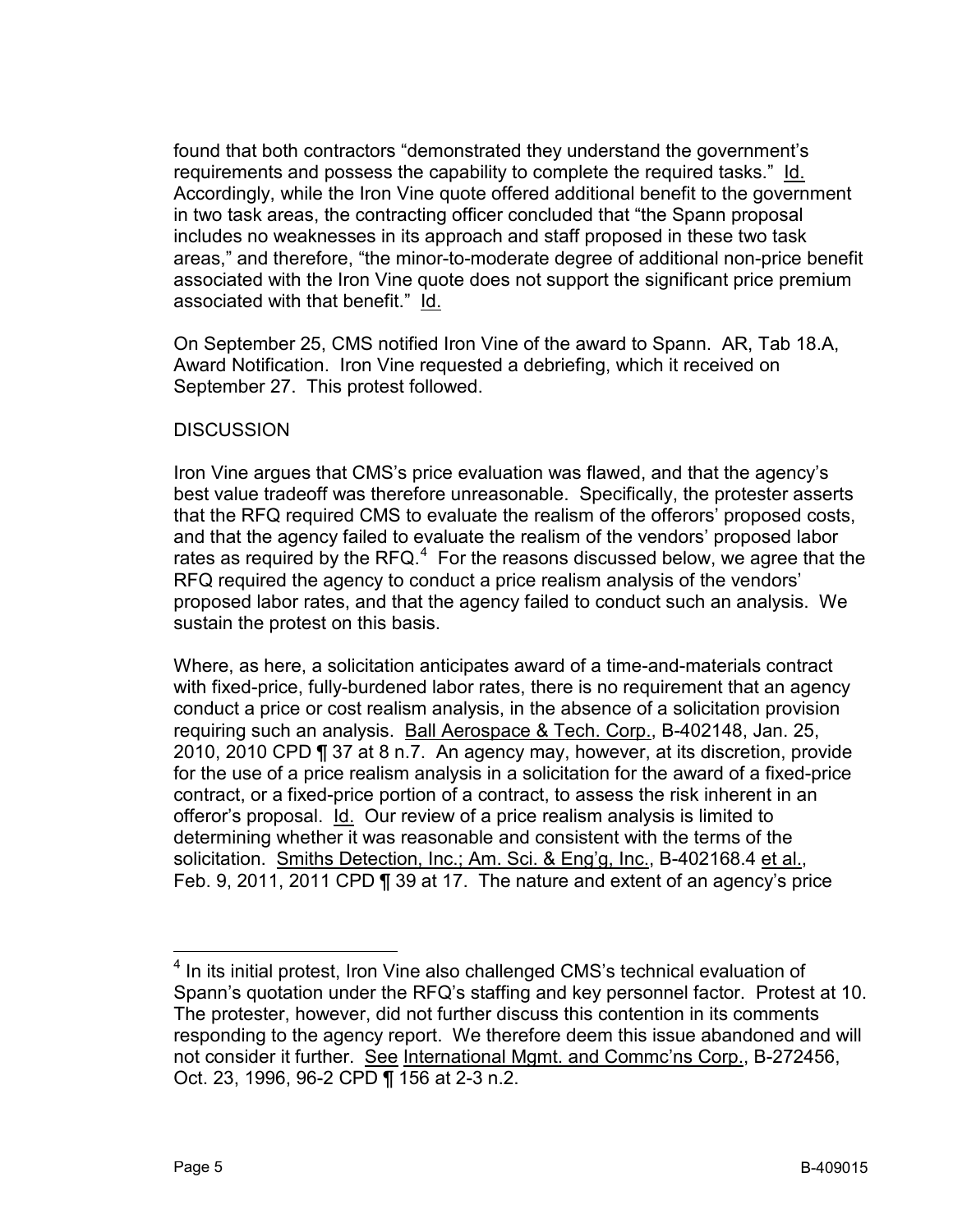realism analysis are matters within the agency's discretion.<sup>[5](#page-5-0)</sup> Star Mountain, Inc., B-285883, Oct. 25, 2000, 2000 CPD ¶ 189 at 6.

As discussed above, the RFQ required that vendors provide the following details in their price/cost volumes: proposed labor categories, labor rates (with and without discounts), number of hours by labor category, and the number of hours by category (monthly and yearly). RFQ at 43. The RFQ stated that an offeror's proposed cost/price would be "evaluated to determine if it reflects understanding of the Government's requirements and the degree of risk it presents." RFQ at 45. The solicitation also stated that "[c]ost reimbursable line item quotes (including Labor Hours and Time & Materials) will be evaluated on the basis of cost realism." Id.

As also discussed above, CMS's cost/price evaluation assessed the realism of the vendors' proposed labor categories, labor mix, and labor hours. AR, Tab 9.B, Business Evaluation Team Final, Comparison; AR, Tab 15.A, Pre/Post Negotiation Memorandum, at 6-7. In addition, the evaluators found the proposed labor rates to be reasonable because they were below the rates for each vendor's GSA Schedule 70 pricelist. Id. While the record reflects that the agency evaluated the reasonableness of the vendors' proposed labor rates, the record shows that the agency did not evaluate the labor rates for realism--that is, whether they pose a risk to successful performance. See Decl. of Technical Evaluation Panel Chair (Nov. 18, 2013) ¶ 23; see AR, Tab 9.B, Business Evaluation-Team Final, Comparison. In fact, the agency acknowledges that it did not evaluate the vendors' proposed labor rates for realism. See AR at 20-21 ("CMS did not conduct a cost realism analysis of Spann's proposed labor rates . . . because it was never [the agency's] intention to conduct such an analysis."); CO Statement, attach. 1, at 2 ("[T]he CO did not perform a realism assessment of the proposed rates.").

While CMS concedes that it did not evaluate the realism of the vendors' proposed labor rates, the agency contends that the RFQ's evaluation criteria did not require such an assessment. Specifically, CMS argues that the RFQ "did not provide for mandatory consideration of unrealistic labor rates as part of CMS's performance risk assessment." AR at 24. We find no merit to the agency's interpretation of the solicitation.

<span id="page-5-0"></span> $5$  Price reasonableness and price realism are distinct concepts. Logistics 2020, Inc., B-408543; B-408543.3, Nov. 6, 2013, 2013 CPD ¶ 258 at 7. The purpose of a price reasonableness review is to determine whether the prices offered are too high, as opposed to too low. FAR § 15.404-1(b); Sterling Servs., Inc., B-291625, B-291626, Jan. 14, 2003, 2003 CPD ¶ 26 at 3. Conversely, a price realism review is to determine whether prices are too low, such that there may be a risk of poor performance. FAR § 15.404-1(d); C.L. Price & Assocs., Inc., B-403476.2, Jan. 7, 2011, 2011 CPD ¶ 16 at 3.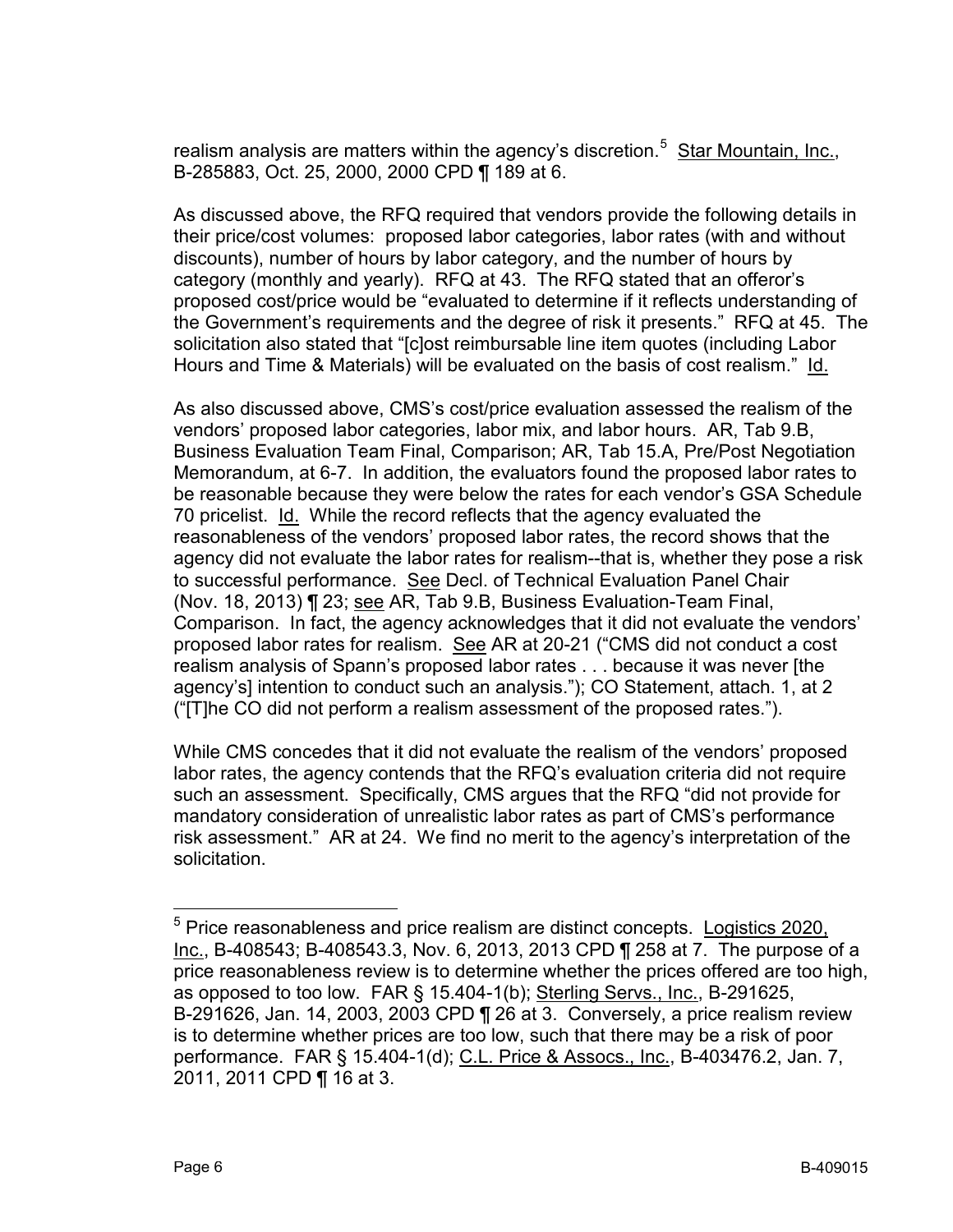First, CMS notes that an agency is not required to conduct a price realism analysis when a solicitation anticipates the award of a time-and-materials contract with fixedprice labor rates, because the risk of cost increases are borne by the contractor, rather than the government. See Ball Aerospace & Tech. Corp., supra. As discussed above, however, where a solicitation specifically advises vendors that the agency will conduct such an analysis in order to assess the risk of poor performance, the agency's failure to do so is unreasonable. See General Dynamics One Source, LLC; Unisys Corp., B-400340.5, 400340.6, Jan. 20, 2010, 2010 CPD ¶ 45 at 17.

Here, the RFQ required that vendors provide proposed labor rates (both with and without additional discounts) in their price/cost volumes, and specifically stated that "time and materials" would be "evaluated on the basis of cost realism." RFQ at 43, 45. Further, the RFQ identified the contract line item numbers (CLINs) for the information security support services as "time and materials."  $\underline{Id}$  at 4-5. We think therefore that the RFQ clearly advised vendors that the agency's evaluation would include a realism assessment of the vendors' proposed "time and materials," which included proposed labor rates. $^6$  $^6$  We note that it would be unreasonable for the agency to exclude the time-and-materials labor rates from its realism assessment because the two largest elements of cost in a time-and-materials line item are labor rates and number of hours.<sup>[7](#page-6-1)</sup>

<span id="page-6-0"></span> $6$  The protester also asserts that the following provision in the RFQ concerning personnel compensation required the agency to evaluate the vendors' labor rates for price realism: "Evaluation of personnel compensation will be part of the cost realism evaluation. Unrealistic rates, as determined by the Contracting Officer, may also be considered in risk assessment and the offeror's overall quote may be unfavorably evaluated as a result." RFQ at 46. In response, the contracting officer states that "[t]his statement regarding evaluation of personnel compensation was included in the solicitation in error and was not meant to be utilized as part of the evaluation" and that "[n]either Spann nor Iron Vine provided a formal analysis of personnel compensation with their quote[s]." CO Statement at 2. We agree with the agency that, because the solicitation did not require vendors to disclose the components of the proposed labor rates, such as compensation, there was no basis to evaluate the realism of compensation. Nonetheless, because we find that the RFQ otherwise required CMS to evaluate the realism of the vendors' proposed labor rates, we need not address the dispute over this provision.

<span id="page-6-1"></span> $<sup>7</sup>$  To the extent the agency argues that the protest is an untimely challenge to the</sup> terms of the solicitation, we disagree. See Bid Protest Regulations, 4 C.F.R. § 21.2(a)(1) (2013). The protester had no reason to know, until reviewing the evaluation documents, that the agency did not conduct a price realism evaluation.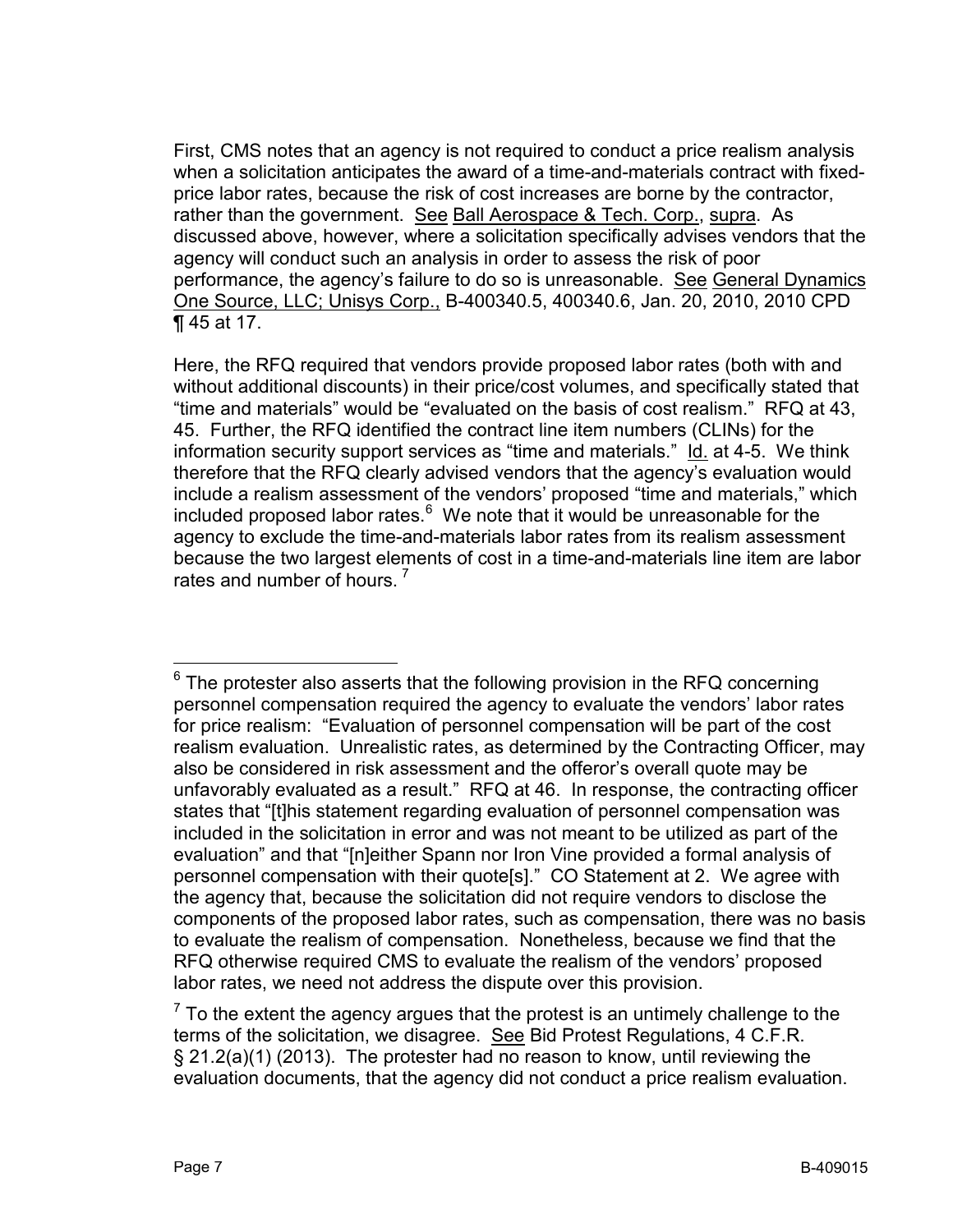Alternatively, CMS contends that, to the extent the RFQ required a price realism analysis of proposed labor rates, the agency's technical and past performance evaluations of Spann's proposal satisfied this requirement. AR at 24. For example, CMS notes that Spann's quote identified [DELETED] staff members who either are currently employed by Spann or have signed letters of intent to be employed by Spann if it was awarded the task order. Id. at 26. CMS argues that the proposal of such staff "shows . . . that this talent is already being provided at Spann's proposed rates." Id. With regard to past performance, CMS contends that Spann's past performance evaluation demonstrates that Spann has a history of staying within budget/target costs, while maintaining good performance, when performing other contracts for other agencies located within the same local metropolitan area. Id. at 24-25. CMS asserts that, based on this past performance information about Spann, the agency had no reason to be concerned about performance risks arising from Spann's proposed labor rates. Id.

We find the agency's arguments here unavailing. In this regard, even assuming that the agency considered the realism of the rates of the [DELETED] staff members, these individuals constituted only [DELETED] of the staff to be provided under the contract, and therefore, could not form the basis for any broad conclusions about Spann's proposed labor rates. See AR, Tab 4.B.4, Spann Tech. Proposal, at 44-45; Tab 4.B.2, Spann Revised Quote, Vol. 1, at 2-3. Moreover, the record does not demonstrate whether the [DELETED] staff members identified in Spann's proposal were currently performing at the discounted rates that would be used for the task order here. Similarly, with regard to the past performance evaluations, the record lacks any support for a conclusion that the discounted labor rates proposed in Spann's quote were similar to the rates from the contracts cited in the past performance evaluation. Moreover, there is no indication that the agency considered any of these points during its contemporaneous evaluation. Based on this record, we find no support that the agency evaluated the realism of Spann's labor rates through Spann's technical and past performance evaluations.

In sum, we conclude that CMS deviated from the RFQ's evaluation scheme by failing to evaluate the realism of the vendors' proposed labor rates, as required by the RFQ, and we sustain the protest on this basis.

#### SUMMARY AND RECOMMENDATION

Although CMS clearly considered the risk to performance based on the vendors' proposed labor categories, mix, and hours, the agency acknowledges that it did not evaluate the realism of the vendors' proposed labor rates, specifically whether they reflected a lack of technical understanding or risk, as required by the RFQ. The agency's failure to do so was improper, and prejudiced the protester, and we sustain the protest on this basis.